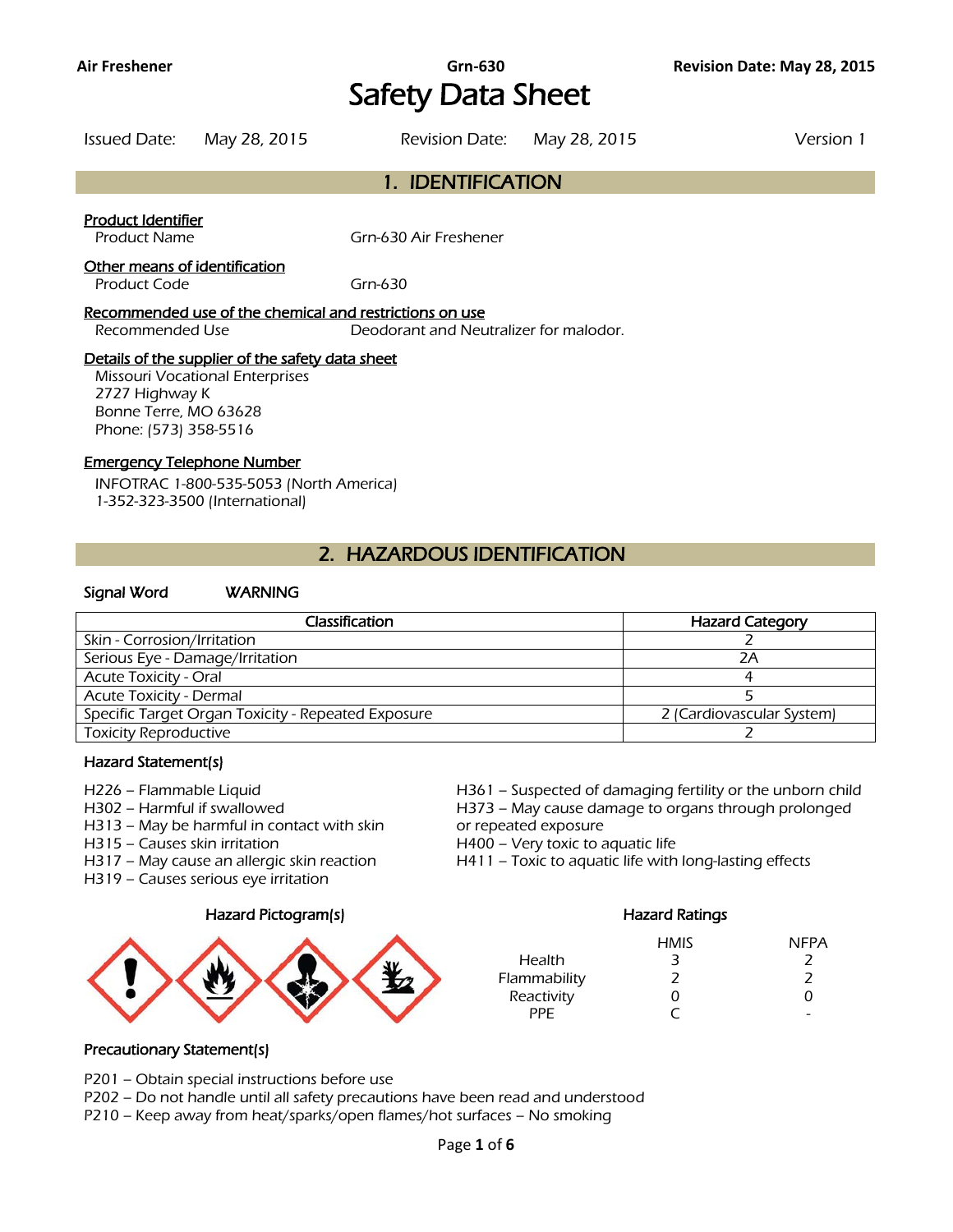P233 – Keep container tightly closed

P240 – Ground/bond container and receiving equipment

P241 – Use explosion-proof electrical/ventilating/lighting/…/equipment

P242 – Use only non-sparking tools

P243 – Take precautionary measures against static discharge

P260 – Do not breathe dust/fume/gas/mist/vapours/spray

P264 – Wash thoroughly after handling

P270 – Do not eat, drink, or smoke when using this product

P272 – Contaminated work clothing should not be allowed out of the workplace

P273 – Avoid release to the environment

P280 – Wear gloves, protective clothing, eye and face protection

P314 – Get medical advice/attention if you feel unwell

P330 – Rinse mouth

P362 – Take off contaminated clothing and wash before reuse

P391 – Collect spillage

P302+P352 – IF ON SKIN: Wash with plenty of soap and water

P303+P361+P353 – IF ON SKIN (or hair): Remove immediately all contaminated clothing. Rinse skin with water.

P305+P351+P338 – IF IN EYES: Rinse cautiously with water for several minutes. Remove contact lenses, if present and easy to do. Continue rinsing.

P308+P313 – IF exposed or concerned: Get medical advice/attention

P333+P313 – If skin irritation or rash occurs: Get medical advice/attention

P337+P313 – If eye irritation persists: Get medical advice/attention

P370+P378 – In case of fire: Use ABC fire extinguisher for extinction

P403+P235 – Store in a well-ventilate place. Keep cool

P405 – Store locked up

P501 – Dispose of contents/container with regards to Federal/State/Local Regulations

#### Potential Health Effects

| Skin Contact | Danger: Corrosive: May cause severe irritation, and possibly burns                   |
|--------------|--------------------------------------------------------------------------------------|
| Eve Contact  | Danger: Corrosive: May cause severe irritation, and possibly irreversible eye damage |
| Inhalation   | May cause irritation                                                                 |
| Ingestion    | May cause irritation, pain, burns, vomiting, nausea, and diarrhea                    |

# 3. COMPOSITION/INFORMATION ON INGREDIENT

| <b>Chemical Name/Pure Substance</b> | CAS#        | Weight-% |
|-------------------------------------|-------------|----------|
| Potpourri Concentrated Deodorant    | Proprietary | ı – 1    |
| Nonylphenol Ethoxylate              | 9016-45-9   |          |
|                                     |             |          |

\*\*If Chemical Name/CAS No is "proprietary" and/or Weight-% is listed as a range, the specific chemical identity and/or percentage of composition has been withheld as a trade secret.

### 4. FIRST-AID MEASURES

| General Advice | If you feel unwell, seek medical advice (show label where possible). |
|----------------|----------------------------------------------------------------------|
|                |                                                                      |

- Eye Contact Remove contact lenses. Immediately flush eyes with water for at least 15 minutes while holding eyelids open. Get medical attention immediately.
- Skin Contact Immediately flush with water. Remove all contaminated clothing and continue flushing with water. Wash contaminated areas with soap and water. Thoroughly clean and dry contaminated clothing before reuse. If irritation persists, seek medical attention.
- Inhalation Move exposed person to fresh air and rest in a comfortable position. Aid victim with breathing if necessary. If irritation persists, seek medical attention.
- Ingestion Never give anything by mouth to an unconscious person or convulsive person. Do NOT induce vomiting. Drink several glasses of water. Get medical attention immediately.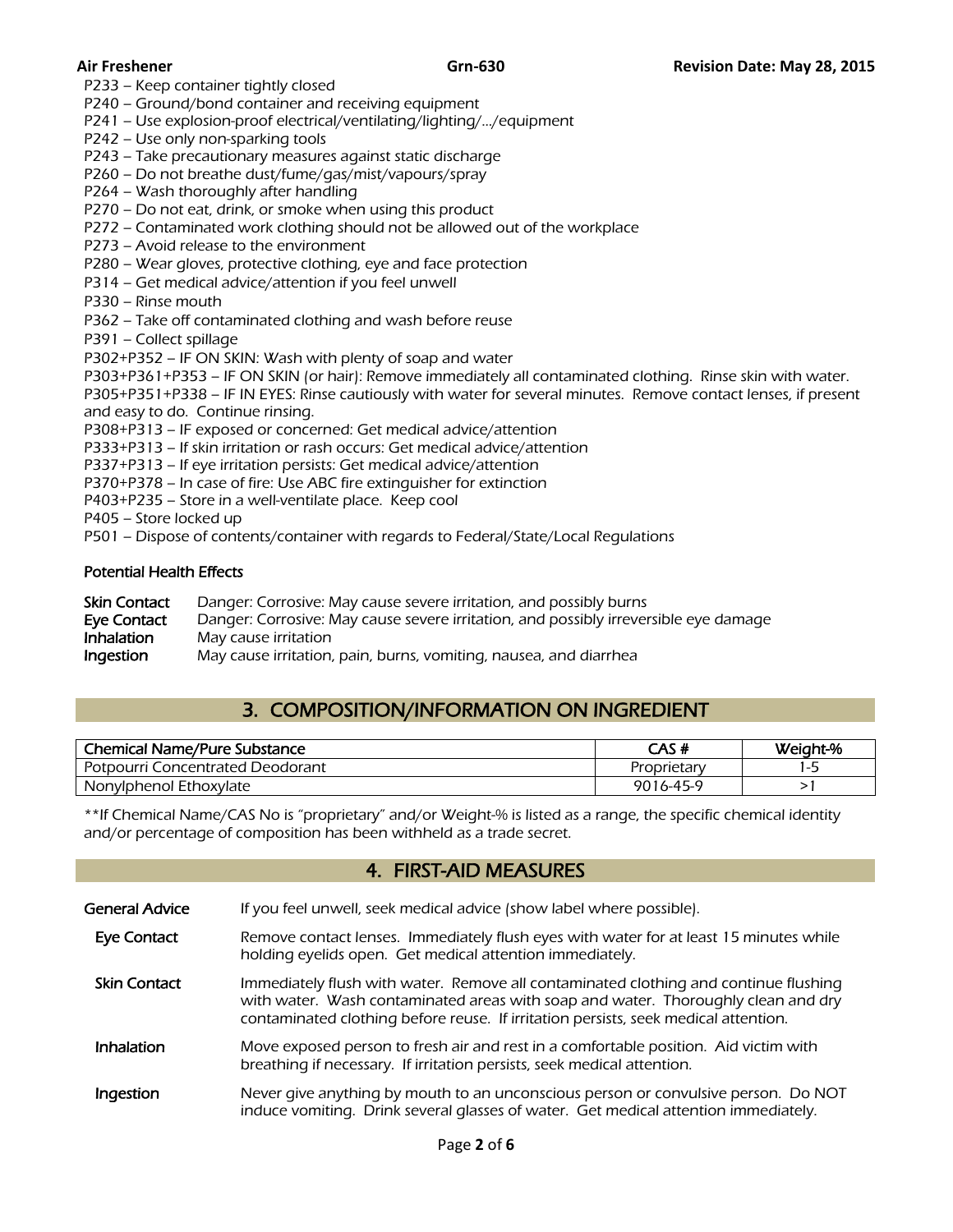#### Most important symptoms and effects

In case of accident or unwellness, seek medical advice immediately.

# 5. FIRE-FIGHTING MEASURES

#### Extinguishing Media

Suitable Extinguishing Media: Dry chemicals, foam, or carbon dioxide Unsuitable Extinguishing Media: Water jet

#### Specific Hazards Arising from the Chemical

Avoid inhaling the fumes.

#### Protective equipment and precautions for firefighters

 Keep upwind of fire. Self-contained breathing apparatus and protective clothing should be worn when fighting fires involving chemicals. Collect contaminated fire extinguishing media separately. This must not be discharged into drains. Move undamaged containers from immediate hazard area if it can be done safely. Containers exposed to heat from fire should be cooled with water to prevent vapor pressure build-up which could result in container rupture.

# 6. ACCIDENTAL RELEASE MEASURES

| Personal precautions, protective equipment and emergency procedures |                                                                                                                                                                                                                                                                                                           |  |
|---------------------------------------------------------------------|-----------------------------------------------------------------------------------------------------------------------------------------------------------------------------------------------------------------------------------------------------------------------------------------------------------|--|
| Personal precautions                                                | Wear appropriate personal protective equipment (PPE). Avoid contact with<br>skin and eyes. Ventilate closed spaces before entering.                                                                                                                                                                       |  |
| <b>Environmental precautions</b>                                    | Prevent from entering into soil, ditches, sewers, waterways and/or<br>groundwater. See Section 12, Ecological Information. See Section 13:<br>DISPOSAL CONSIDERATIONS.                                                                                                                                    |  |
| <u>Methods and material for containment and clean up</u>            |                                                                                                                                                                                                                                                                                                           |  |
| <b>Methods for Containment</b>                                      | Prevent further leakage or spillage if safe to do so. For large spills dike to<br>contain.                                                                                                                                                                                                                |  |
| Methods for Clean up                                                | Contain and/or absorb spill with inert material (e.g. sand, vermiculite), then<br>scoop up material and place in a suitable container. Do not flush to sewer<br>or allow to enter waterways. For large spills pump into drums and dispose<br>of in accordance with federal, state, and local authorities. |  |

# 7. HANDLING AND STORAGE

#### Precautions for safe handling

Keep this product from heat, sparks, or open flame. Avoid contact with skin and eyes. Wash thoroughly after handling. Wash hands before eating, drinking, smoking, or using toilet facilities. As with all chemicals, good industrial hygiene practices should be followed when handling this material.

#### Conditions for safe storage, including any incompatibilities

DO NOT CONTAMINATE WATER, FOOD OR FEED BY STORAGE OR DISPOSAL. Keep the container tightly closed and in a cool, well-ventilated place.

# 8. EXPOSURE CONTROLS/PERSONAL PROTECTION

#### Exposure Guidelines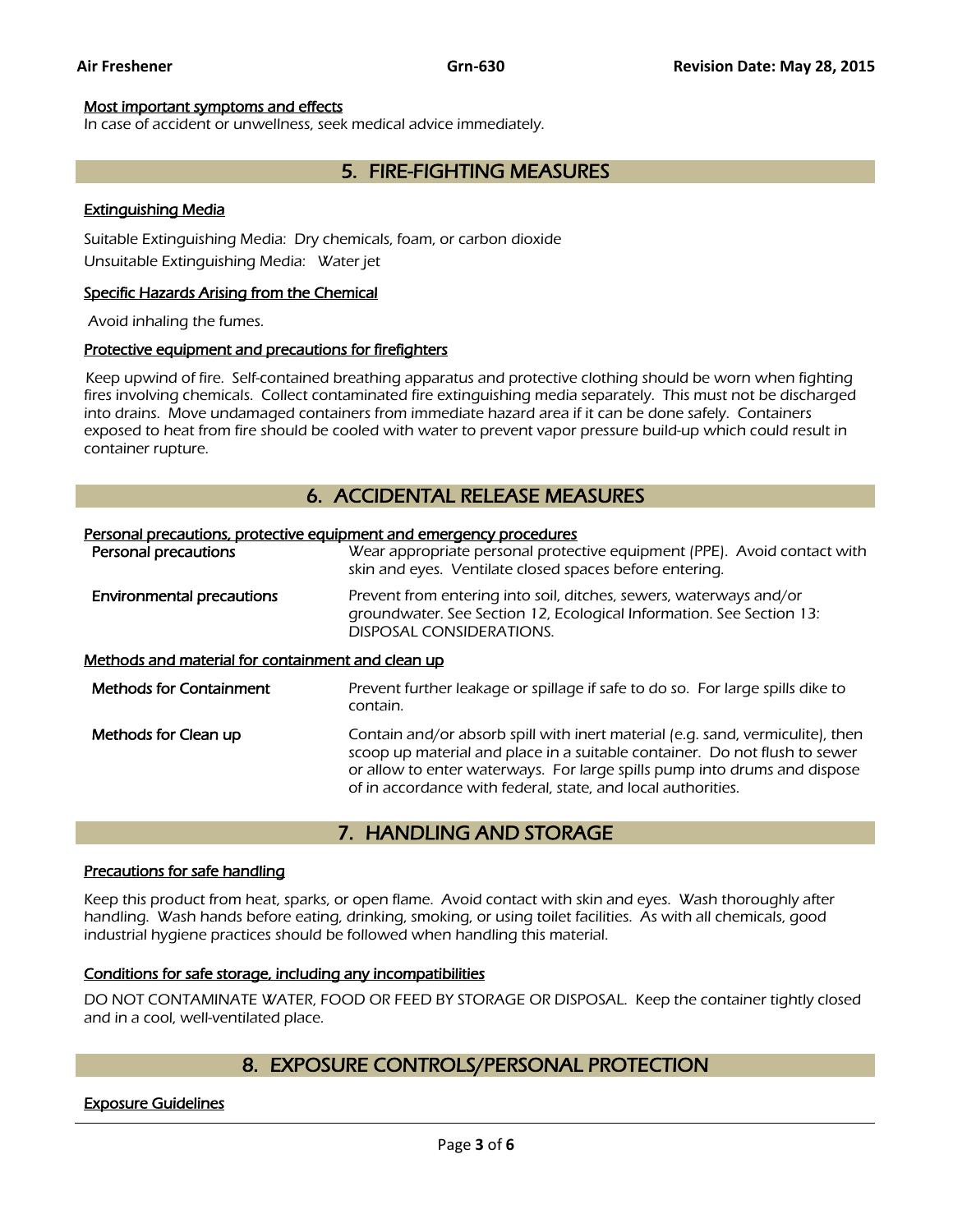| <b>Air Freshener</b>                                        | Grn-630 |                   |           | <b>Revision Date: May 28, 2015</b> |
|-------------------------------------------------------------|---------|-------------------|-----------|------------------------------------|
| Chemical Name                                               |         | <b>ACGIH, TLV</b> | OSHA, PEL | Carcinogen                         |
| Potpourri Concentrated Deodorant                            |         | N/A               | N/A       | N/A                                |
| Nonylphenol Ethoxylate                                      |         | N/A               | N/A       | N/A                                |
| A second substantial contract substantial substantial state |         |                   |           |                                    |

#### Appropriate engineering controls

Explosive Properties<br>
Oxidizing Properties<br>
Oxidizing Properties<br>
Not Available

**Oxidizing Properties** 

| <b>Engineering Controls</b>           | Use only in well- ventilated areas. Local exhaust is suggested for use, where<br>possible, in enclosed or confined spaces. |
|---------------------------------------|----------------------------------------------------------------------------------------------------------------------------|
|                                       | Individual protection measures, such as personal protective equipment                                                      |
| Eye/Face Protection                   | Safety glasses with side shields or chemical goggles.                                                                      |
| Skin and Body Protection              | Chemical resistant/impervious gloves.                                                                                      |
| <b>Respiratory Protection</b>         | Not needed under normal and intended conditions of product use.                                                            |
| <b>General Hygiene Considerations</b> | Maintain eye wash fountain and quick drench safety shower in work area.<br>Wash hands before breaks and after work.        |

# 9. PHYSICAL AND CHEMICAL PROPERTIES

#### **Appearance**

**Physical State Contract Contract Contract Contract Contract Contract Contract Contract Contract Contract Contract Contract Contract Contract Contract Contract Contract Contract Contract Contract Contract Contract Contra Color Color Light Straw Color Threshold** Not Determined Property **Calues Property Remarks - Method Calues Remarks - Method** pH  $7.0 - 7.5$ <br>Melting Point/Freezing Point  $32^\circ$  F (0 $^\circ$  C) Melting Point/Freezing Point  $32^\circ$  F (0<sup>o</sup> C)<br>Boiling Point/Boiling Range  $212^\circ$  F (100<sup>o</sup> C) Boiling Point/Boiling Range Flash Point Not Available **Evaporation Rate** Not Available Flammability (Solid, Gas) Liquid- Not Applicable Upper Flammability Limits Not Available Lower Flammability Limits Not Available Vapor Pressure Not Available Vapor Density **Not Available** Not Available Specific Gravity 1.00 g/mL Water Solubility **Complete** Solubility in other solvents Not Available Partition Coefficient Not Available Auto-ignition Temperature Mot Available **Decomposition Temperature** Not Available Kinematic Viscosity **Not Available Dynamic Viscosity** Not Available

# 10. STABILITY AND REACTIVITY

| Reactivity                              | Stable under normal conditions.                                  |
|-----------------------------------------|------------------------------------------------------------------|
| <b>Chemical Stability</b>               | Stable under normal conditions.                                  |
| <b>Conditions to Avoid</b>              | Stable under normal conditions.                                  |
| Incompatible materials                  | Strong oxidizers.                                                |
| <b>Hazardous Decomposition Products</b> | Carbon monoxide, carbon dioxide, oxides of nitrogen, and sulfur. |
| Hazardous Polymerization                | Will not occur.                                                  |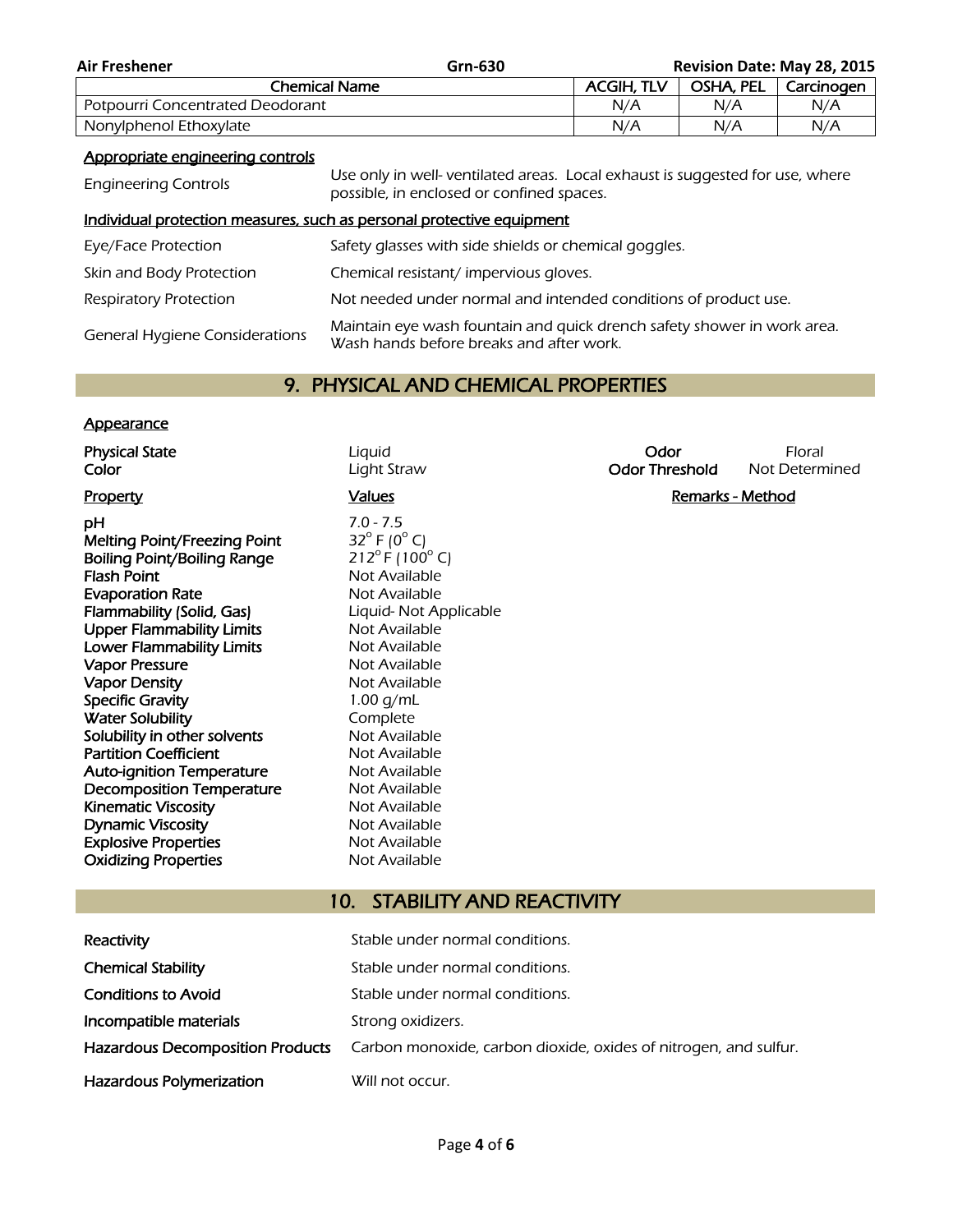**Air Freshener Grn-630 Revision Date: May 28, 2015** 11. TOXICOLOGICAL INFORMATION

#### Acute Toxicity

Toxicity Oral Rat LD50: 500 < LD50 < 2000

#### Skin Corrosion/Irritation

Toxicity Dermal Rabbit LD50: 1000 < LD50 < 2000

#### Serious Eye Damage/Irritation

Irritation Eye: Category 2B (Fully reversible within 7 days)

12. ECOLOGICAL INFORMATION

#### Ecological Information of the Mixture:

Persistence and degradability Readily Biodegradable Mobility in Soil Not Available

# 13. DISPOSAL CONSIDERATIONS

#### Product Disposal

Disposal must be in accordance with federal, state, and local regulations.

#### Container Disposal

Do not reuse empty container. Containers may be disposed of in a sanitary landfill, or incinerated. Dispose of in accordance with federal, state, and local regulations.

### 14. TRANSPORT INFORMATION

Note Please see current shipping paper for most up to date shipping information, including exemptions and special circumstances.

| DOT I.D. Number                 | Not Available |
|---------------------------------|---------------|
| <b>DOT Proper Shipping Name</b> | Not Available |
| <b>DOT Hazard Classes:</b>      |               |
| US DOT                          | Not Available |
| Road (ADR)                      | Not Available |
| Air (ICAO/IMDG)                 | Not Available |
| Sea (IMO/IMDG)                  | Not Available |
|                                 |               |
| <b>Packing Group</b>            | Not Available |

**Environmental Hazards** Not Available Marine Pollutant Not Available

Reactive Hazard No

## 15. REGULATORY INFORMATION

Refer to other local regulations that may be relevant (i.e.: sanitary control, waste treatment etc.)

| <b>Name</b>               |      | CAS       | TSCA |
|---------------------------|------|-----------|------|
| Nonylphenol ethoxylate    |      | 9016-45-9 | Yes  |
| SARA Sections 311 and 312 |      |           |      |
| Immediate Health Hazard   | Yes. |           |      |
| Delayed Health Hazard     | No   |           |      |
| Fire Hazard               | Nο   |           |      |